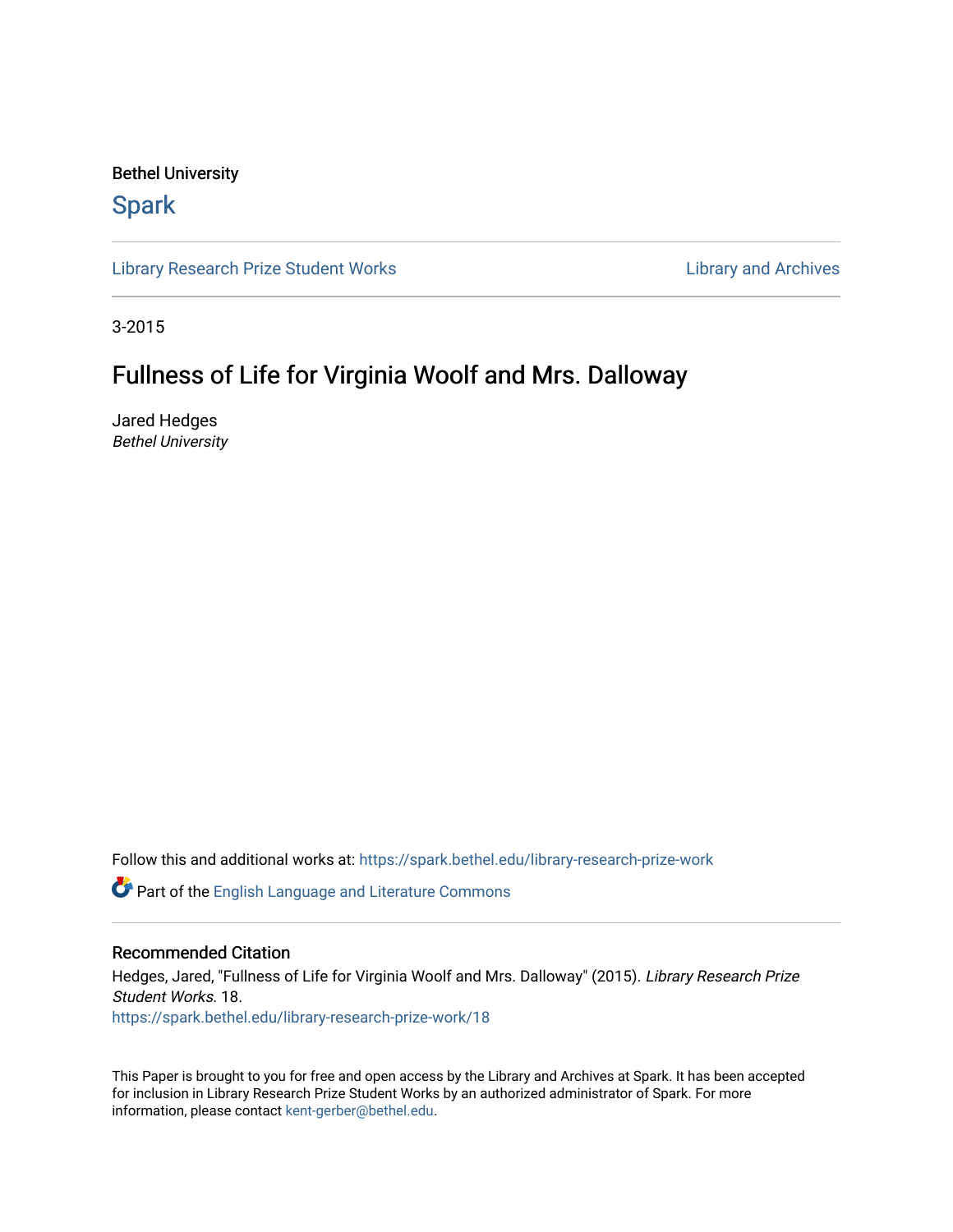Jared Hedges

Dr. Horstman

### 20<sup>th</sup> Century Literature

### 18 December 2014 (revised 14 February 2015)

### Fullness of Life for Virginia Woolf and *Mrs. Dalloway*

The great eighteenth century pragmatist William James worried once that a particular philosophy was "too economical to be all-sufficient" (James 83). He goes on to say: "Profusion, not economy, may after all be reality's key-note." Virginia Woolf knew this instinctively and profoundly; indeed practically her entire body of work can be read as a comment on the fullness of life. Although she is better known for her writing's detailed delicacy and her tragic suicide, it is her assertion of life's profusion that contrasts her most starkly with other Modernist writers, for whom negation and "its correlative states—absence, void, emptiness, and nothingness"—are the essence of reality (Colleen Jaurretche, qtd. Rubenstein, "Negation" 47). Eliot's Hollow Men and Hemingway's shattered expatriates populate a world where nothingness predominates and little is spoken. Woolf on the other hand remains convinced that humanity leads a brimming, extravagant existence. James Wood compares this to how, if "we are asked by a friend what we are thinking, we often say 'Nothing.' […] Yet Woolf's delicate method shows us that we are never thinking about nothing, that we are always thinking about something" (Wood, *Broken* 115). Life, she insists, "is a bowl that one fills and fills and fills" (*E5* 204). As such, her art aims at offering the reader a similarly expansive experience. She reminds her fellow writers: "Let us not take it for granted that life exists more fully in what is commonly thought big than in what is commonly thought small" (*RO* 118). This paper will trace Woolf's dedication to literary fullness throughout her work, particularly focusing on *Mrs. Dalloway*.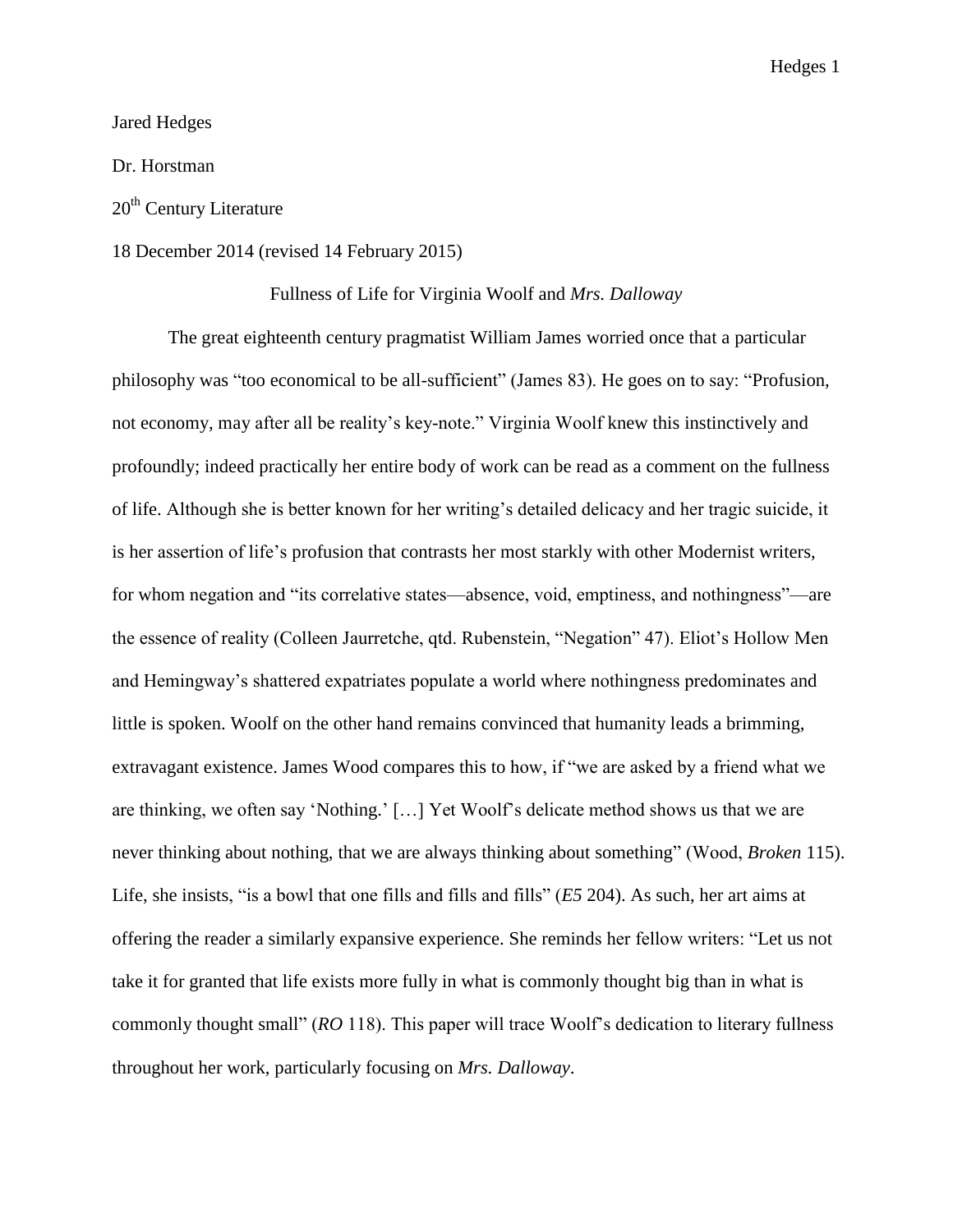"I want to read largely," her diary states on 12 February 1927 (*WD* 103). Reading,

however, is not the only activity she wishes to perform "largely." For instance, her eventual acceptance of the automobile results from her realization that it could be "a great opening up in our lives" and "expand that curious thing, the map of the world in ones *[sic]* mind." (qtd. Sims 121). Or she praises the late Horace Walpole, saying:

Certainly there is something wonderful to the present age in the sight of a whole human being — of a man so blessed that he could unfold every gift, every foible, whose long life spreads like a great lake reflecting houses and friends and wars and snuff boxes and revolutions and lap dogs, the great and the little, all intermingled, and behind them a stretch of the serene blue sky. (*DM* 62)

In practically every area of her life, Woolf equates the expansive with the good. Thus it is little

surprise to hear her praise Elizabeth Barrett Browning for "her ardour and abundance," or

Russian writers like Dosteovsky and Tolstoy for a conception of the novel that is "larger, saner,

and much more profound than ours[, …] allow[ing for] human life in all its width and depth" (*E5* 

527; qtd. Rubenstein, "Russian" 200). She complains elsewhere:

Why have we no great poet? You know thats *[sic]* what would keep us straight: but for our sins we only have a few pipers on hedges like Yeats and Tom Eliot, de la Mare exquisite frail twittering voices one has to hollow one's hand to hear, whereas old Wth fills the room." (qtd. Sims 155)

"Old Wth" is William Wordsworth, who urged the poet to "recognize / A *grandeur* in the beatings of the heart" and nourish "a more comprehensive soul" (*Prelude* I.413-414, emphasis added; "Preface" 103). Then the "spontaneous overflow" of their souls could become their poetry (98). Woolf similarly endorses Samuel Taylor Coleridge, the co-writer of *Lyrical Ballads*, for his idea that "a great mind is androgynous" (*RO* 93). A mind that can embrace both male and female—androgyny for Woolf is not sex*less*—allows for "fusion [to take] place" and the mind to be "fully fertilized." Again, Woolf finds her ideal in the Russian sensibility, which is simultaneously "comprehensive and compassionate" (*RO* 120). This all-embracing mind she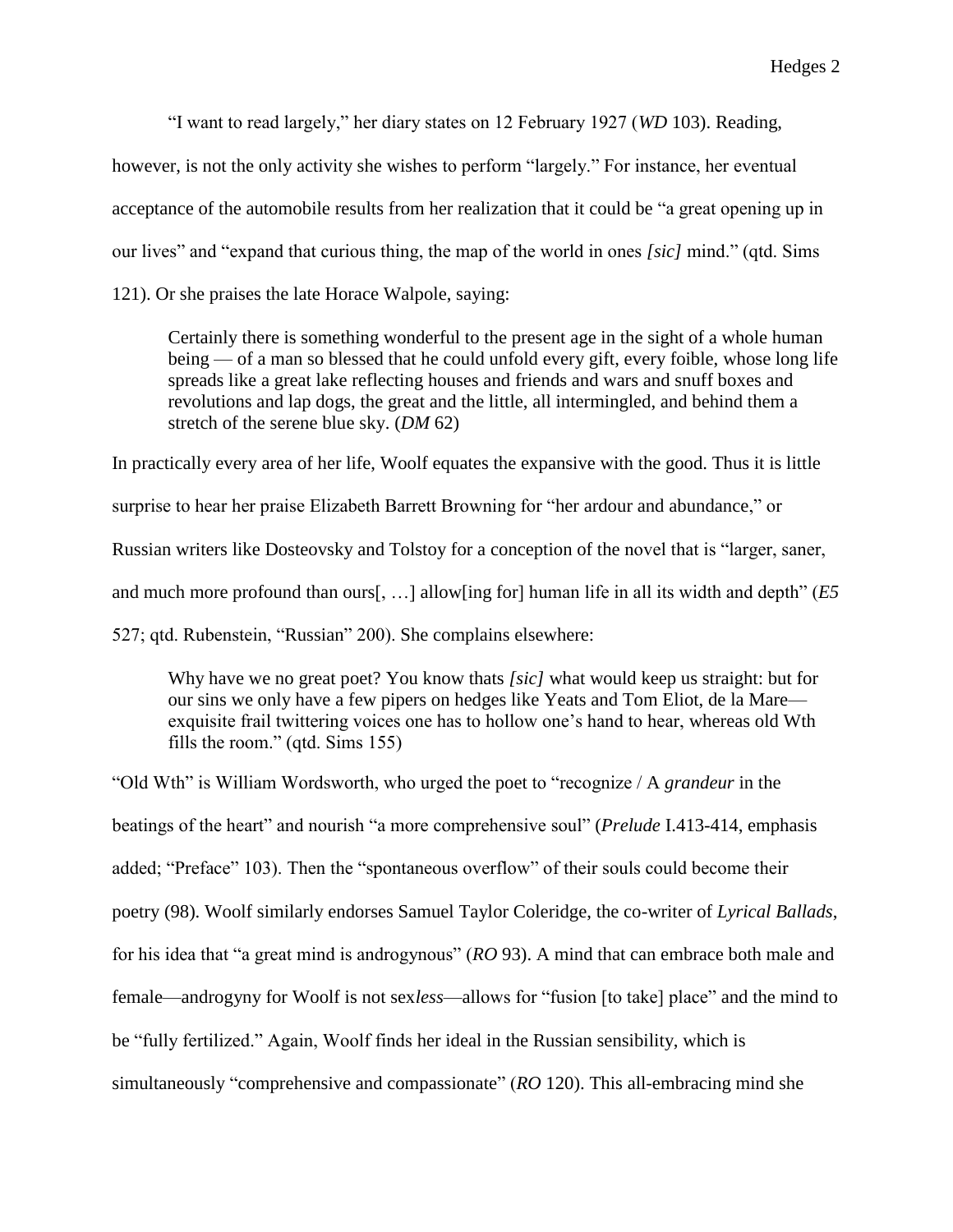contrasts with the "comparative poverty of the writer's mind" whose work gives a "sense of being in a bright yet narrow room, confined and shut in, rather than enlarged and set free" (118). Such writers suffer from "limitation imposed by the method as well as by the mind." (Woolf's own method for expansive literature will be explored later.) The ideal mind for Woolf is extravagant and embracing. It can fully take in the fullness of the life it encounters. "Is it not the task of the novelist to convey this […] uncircumscribed spirit[?]" she asks (117).

The first difficulty the writer meets, however, is the inadequacy of language. Bernard in *The Waves* notes that words such as "love" are "too small, [they have] too particular a name. We cannot attach the width and spread of our feelings to so small a mark" (*TW* 70). Another character in the same novel expresses feeling "tied down with single words" when she is grasping for life's muchness (6). Woolf further draws attention to this difficulty in her tongue-incheek biography of Elizabeth Barrett Browning's pet dog, Flush:

Where two or three thousand words are insufficient for what we see [...] there are no more than two words and perhaps one-half for what we smell. The human nose is practically non-existent. The greatest poets in the world have smelt nothing but roses on the one hand, and dung on the other. The infinite gradations that lie between are unrecorded. Yet it was in the world of smell that Flush mostly lived. […] To describe his simplest experience with the daily chop or biscuit is beyond our power. (*F* 129-130)

Language cannot even account for the limited sensual experience of the world. Even more pointedly, Woolf uses typographical emptiness in the following passage from *Orlando* to poke fun at both language's shortcomings and the lame side-stepping writers are frequently guilty of:

For it has come about, by the wise economy of nature, that our modern spirit can almost dispense with language; the commonest expressions do, since no expressions do; hence the most ordinary conversation is often the most poetic, and the most poetic is precisely that which cannot be written down. For which reasons we leave a great blank here, which must be taken to indicate that the space is filled to repletion.

After some days more of this kind of talk, […] (qtd. McLaurin, *Echoes* 87)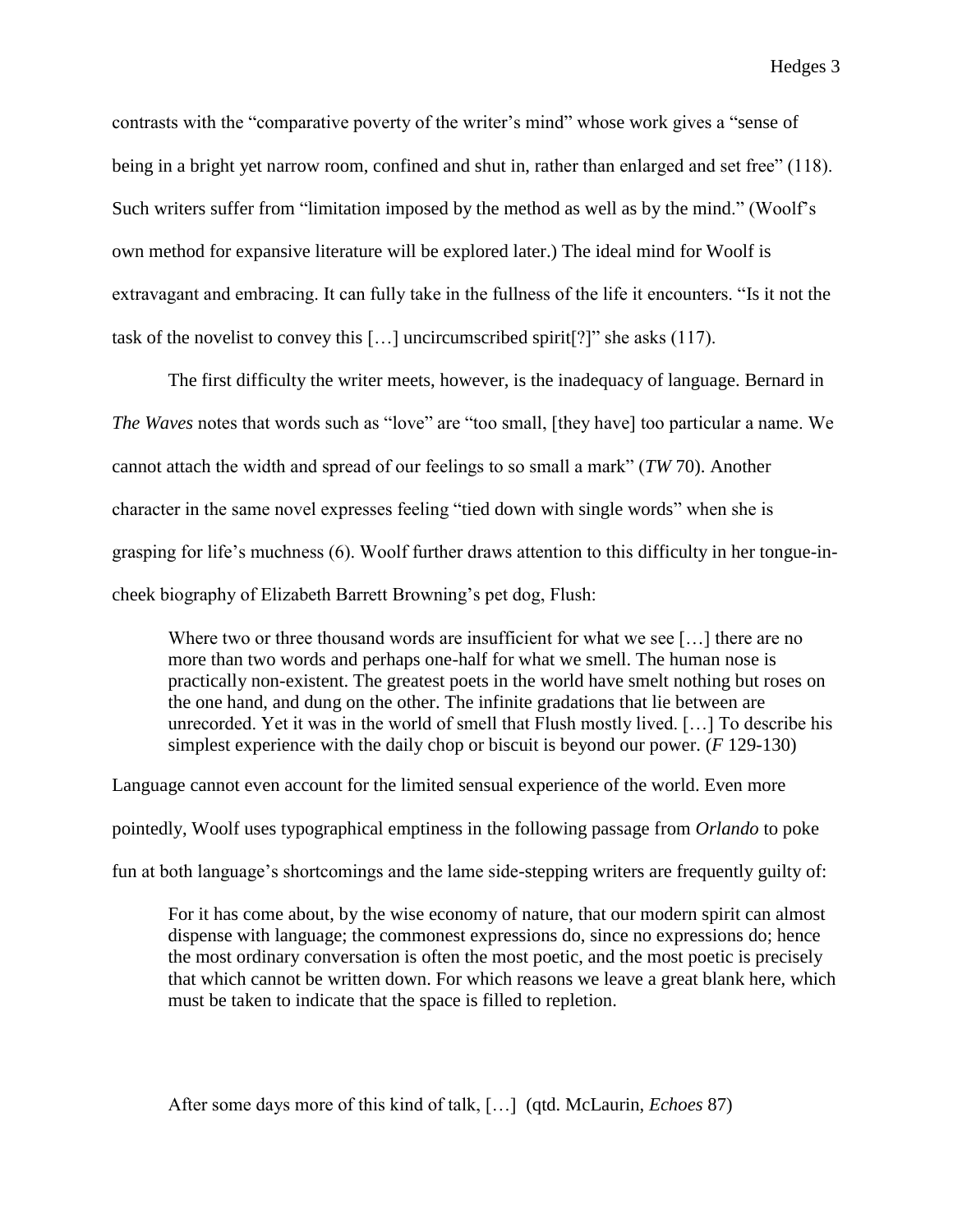Clearly, Woolf refuses to let these limitations hinder her expression of life's extravagance, even though—to her constant chagrin—"most of life escapes" (qtd. Sim 1). She writes:

It is poetry that I want now—long poems. […] I want […] the words all glued together, fused, glowing; [I want] all my nerves [to stand] upright, flushed, electrified (what's the word?) with the sheer beauty—beauty astounding and superabounding. So that one resents it, not being able to catch it all and holding it all at the moment. (*WD* 64)

She writes frequently in her diary of how she desperately wants to "enclose everything, everything" in whichever novel she is writing, although never without "doubt[ing] how far it will enclose the human heart" (qtd. McLaurin, *Echoes* 33). She begins developing a style of writing that is "so elastic that it will embrace any thing, solemn, slight, or beautiful that comes into my mind" (*WD* 13). "How I trembled with excitement," she writes after discovering "how [she] could embody all [her] deposit of experience in a shape that fitted it" (qtd. Jackson 113-114). She had found her "method of approach," one which would be essential for writing *Mrs. Dalloway*.

Woolf's method comprised of a three distinct elements: embracing, enlargement, and expression. First: embracing, or inclusion. Here is yet another attribute exemplified by the Russians, whom Woolf praises for how they "accumulate" life in their writing (qtd. Rubenstein, "Russian" 199). The writer must include everything, "enclosing" it all. "But also we desire synthesis," she writes: combining into *wholeness* is essential (*E5* 84). Again in her diary: "I want to put practically everything in: yet to saturate" (qtd. Jackson 119). Woolf consistently uses "saturation" to refer to what might be called synthesis, and it is such saturation that she found lacking in *Ulysses*. Joyce presents life's muchness by "forcing against us a sheer stylistic arbitrariness," as Hugh Kenner puts it, rather than synthesizing accumulation into a saturated whole (qtd. Schleifer 58). Woolf worked diligently to forge a style of writing that was marked by "wholeness that encompasses fragmentation and multiplicity" (Woods, "Language" 178). In "Letter to a Young Poet," she advises: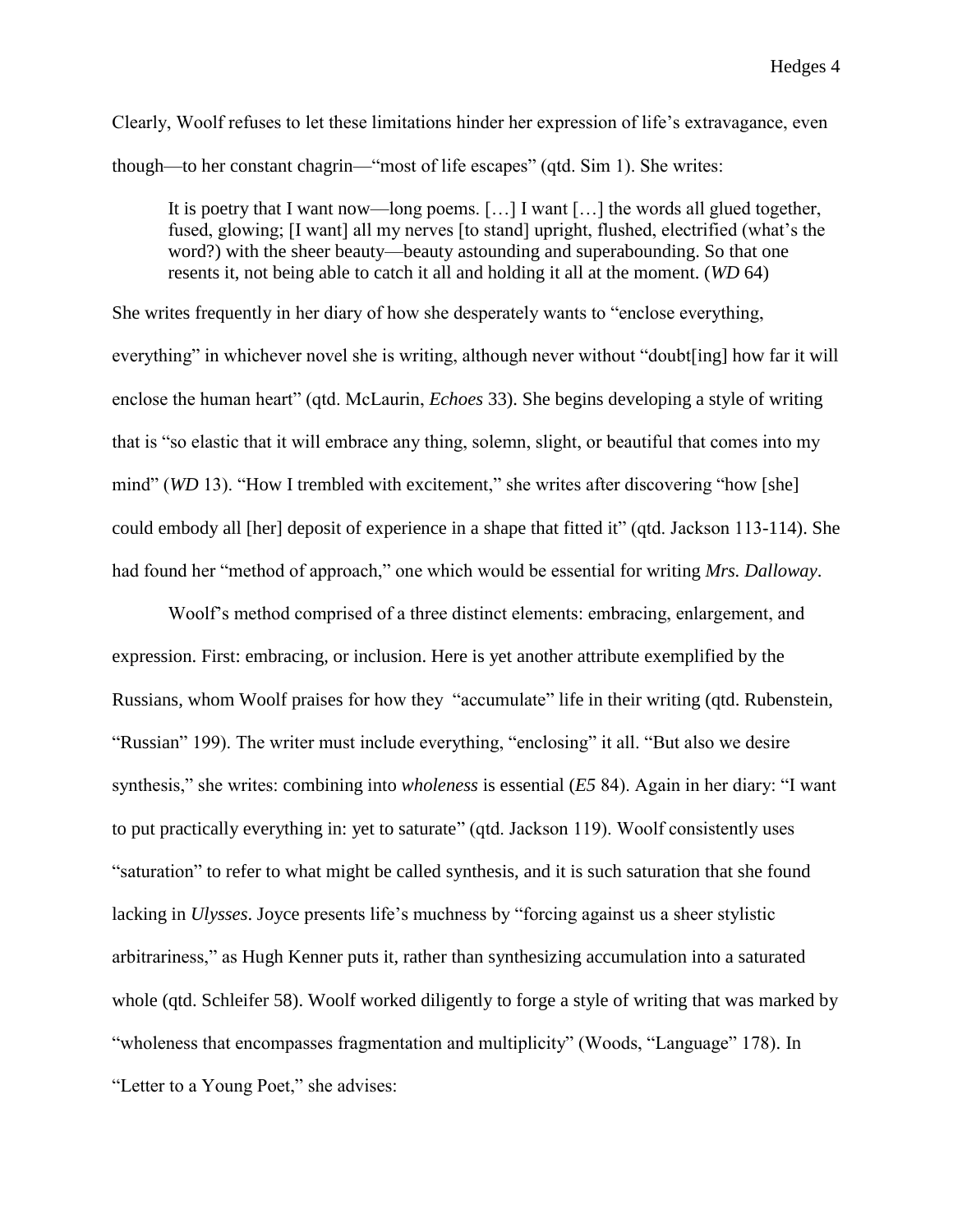All you need now is to stand at the window and let your rhythmical sense open and shut, open and shut, boldly and freely, until one thing melts in another, until the taxis are dancing with the daffodils, until a whole has been made from all these separate fragments. […L]et your rhythmical sense wind itself in and out among men and women, omnibuses, sparrows — whatever come along the street — until it has strung them together in one harmonious whole. That perhaps is your task — [...] to absorb every experience that comes your way fearlessly and saturate it completely so that your poem is a whole, not a fragment; (*E5* 315, 316)

Wholeness is achieved through saturation, fullness through synthesis, and so the embrace is complete. Significantly Woolf uses music in the passage above as the analogy for her method. Music repeatedly features in her thought and writing as a means of embracing everything. The unifying presence of music in *Between the Acts* (her final novel) has been the focus of much scholarship, but music has a significant presence even in Woolf's debut novel, *The Voyage Out*. In that novel, Woolf's protagonist ponders how "music goes straight for things. It says all there is to say at once," and is thus perfectly saturated (*VO* 212). When "[a]bsorbed by her music," Rachel's "mind seem[s] to enter into communion, to be delightfully *expanded* and *combined*" (37, emphasis added).

Here the second element of Woolf's method appears, again introduced through music: Not only must writing combine and saturate, it must *enlarge*. Woolf predictably takes her cue from the Russians, who write of and with what she calls a "yeasty" soul (*E5* 80). A comparison of the following passage from *The Waves* and its holograph draft shows Woolf attempting to put this idea into words. The published version reads: "We are enlarged and solemnized and brushed into uniformity…" while Woolf originally fiddled with: "We are tremendously united…We are grandified—enlarged—made majestical in some curious way by the…" (qtd. McLaurin, "Unanimism" 120). Enlarging the language itself through her coining of words ("made majestical," "grandified"), Woolf's struggle here attests to the need for expansive means of expression. Continuing this idea later in the same novel, various objects are described as being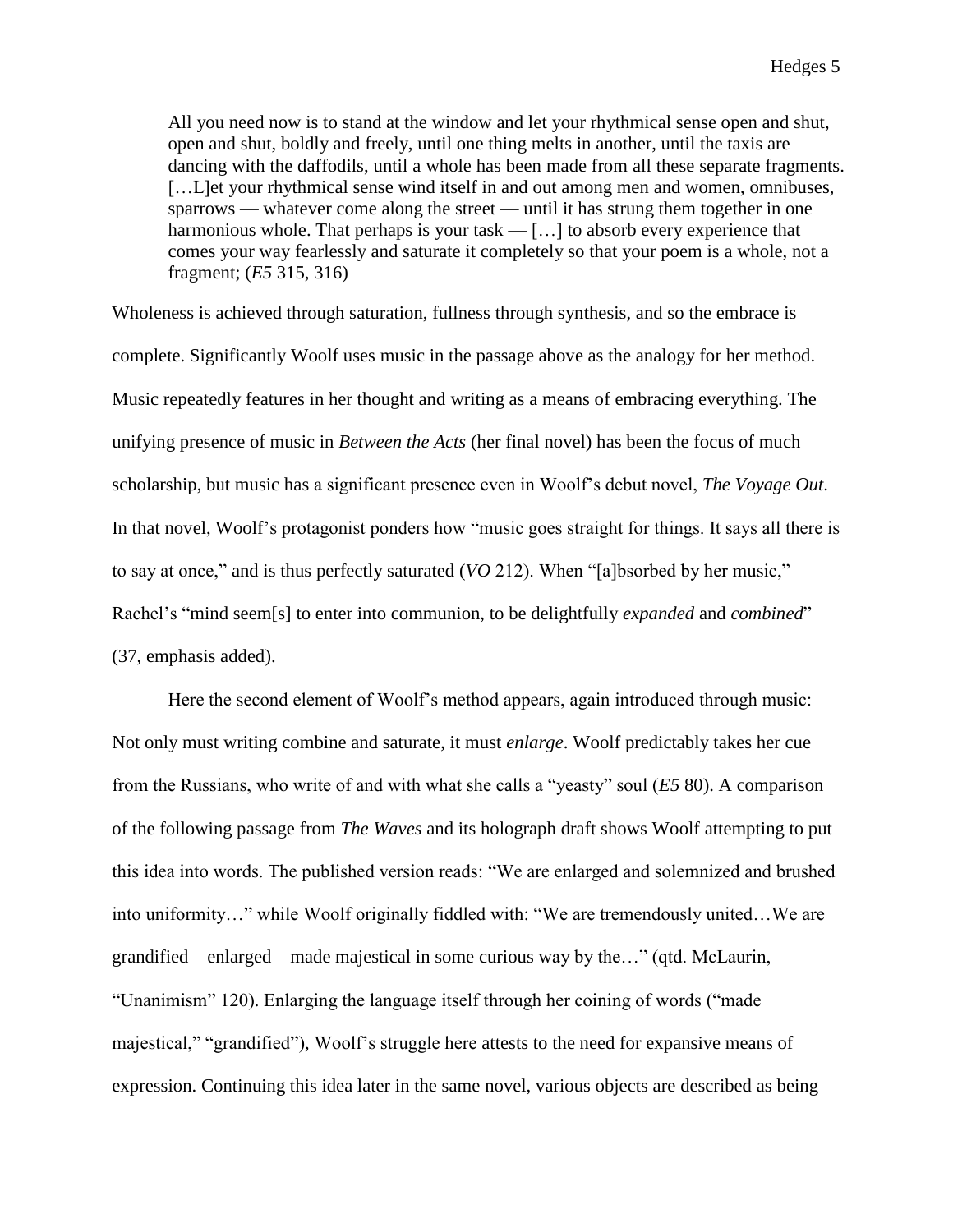"lengthened, swollen, and made portentous," taking on a peculiar sort of bulk through her vision and writing (*TW* 118).

The third aspect of Woolf's method, expression, is once again musically suggestive, often discussed in connection with how to eliminate silence or emptiness from the world. As discussed earlier, Woolf's view of life as full and her desire to revel in this fullness sets her apart from many of her contemporaries, but this does not preclude the presence of the ghost of nothingness in her work. As Roberta Rubenstein masterfully explores in *To the Lighthouse*, creation or expression proves a powerful way to dispel the nothingness. Woolf writes wistfully in her diary about "the singing of the real world" which opposes the "loneliness and silence": "If I could catch the feeling, I would" (*WD* 144). Music, she insists, is "inborn in us [so much so] that we can never silence music, any more than we can stop our heart from beating" (qtd. Wood, "Language" 165). Kathryn Stelmach notes that even in passages such as this one from *Between the Acts* which explicitly force emptiness onto the reader:

Empty, empty, empty; silent, silent, silent. The room was a shell, singing of what was before time was; a vase stood in the heart of the house, alabaster, smooth, cold, holding the still, distilled essence of emptiness, silence. (*BTA* 26)

yet the "room paradoxically sings in its stillness" (Stelmach 305). Achieving such expression is difficult for Woolf—and for her characters, as we shall see—but is, along with embracing and enlarging, essential to her method of engaging the world's abundance.

Although much of Woolf's writing focuses on her method for containing the "brimming" of life, one novel in particular explores it through both discussion and demonstration: *Mrs. Dalloway*, of which Woolf herself said, "in this book I have almost too many ideas" (*WD* 56). Allen McLaurin, in his analysis of the novel, aptly compares Woolf's method to a musical keyboard. In "an attempt to capture in language the richness and diversity of our intuitive and sensational life," Woolf "constructs a keyboard on which there is a scale running from […]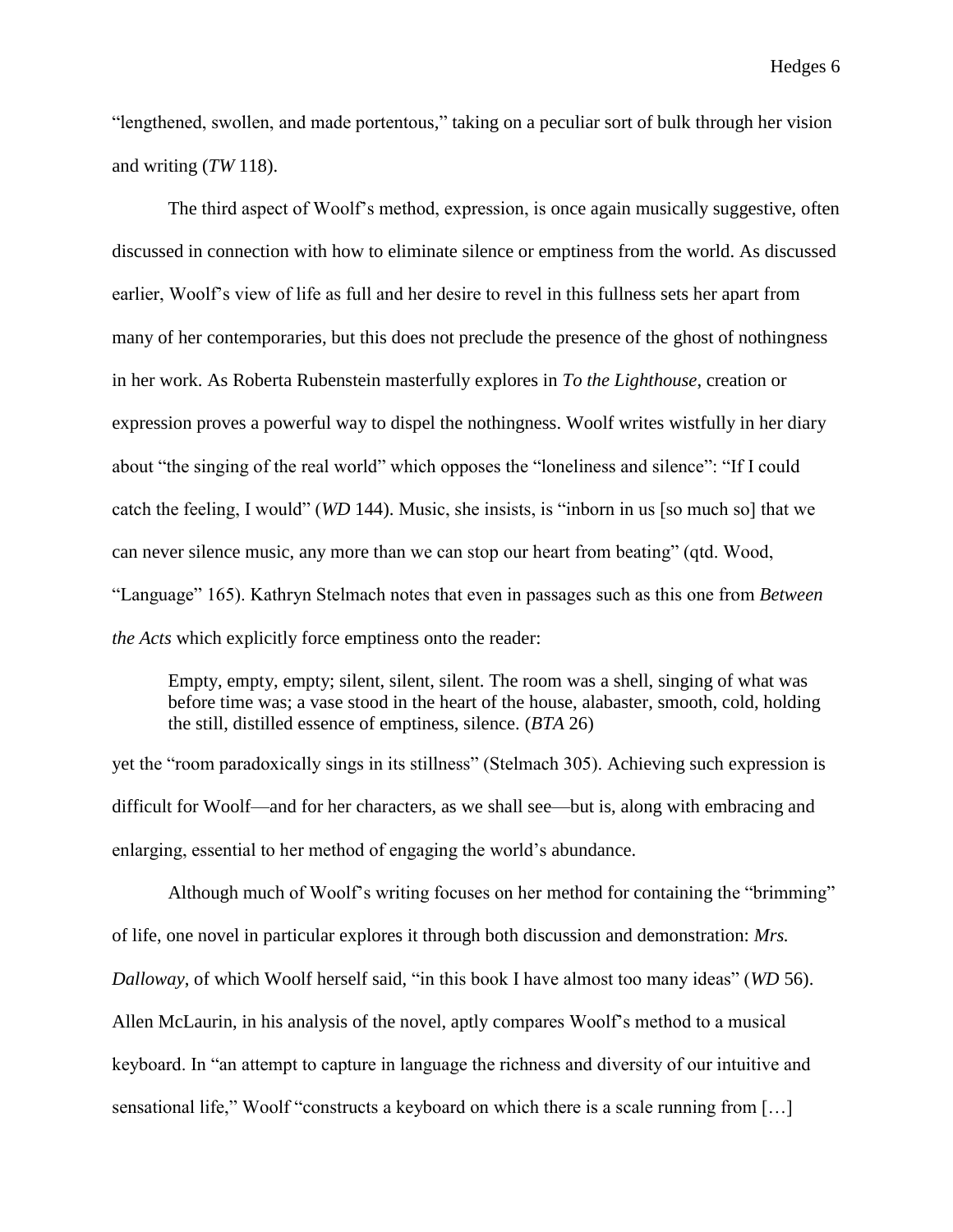inclusion to exclusion, from sensation to abstract symbolism. […] Within this overall keyboard, [she] constructs various scales" which allow her to enact her method of synthesizing and grandifying, embracing and expanding, leading ultimately to expression (McLaurin, *Echoes* 43, 151).

*Mrs. Dalloway* opens with a thrillingly full evocation of a London morning, described in distinctly musical imagery. The tolling of Big Ben, the "brass bands" and "barrel organs," the "jingle and the strange high singing of some aeroplane overhead" introduce us to Clarissa Dalloway and the life that she loves so dearly (*MD* 4). Woolf stretches the reader's attention outward (along and across the street) and upwards (looking to the mysterious airplane). The spaciousness is further increased by the presence of many bustling persons, to whom Woolf wisely gives individual names exploding with Dickensian vibrancy, and which suggest entire lives being lived. Clarissa's symbolic removing the doors of her house from their hinges functions similarly as an opening up of her world (cf. Stelmach 309). Then there are Clarissa's own exultations in life's expansive richness: "it spread ever so far, her life, herself" (*MD* 9). Throughout the novel and its voices, Woolf reminds us how "[a]bsorbing, mysterious, of infinite richness" this life is, existing in a world which, like "the walls of a whispering gallery," "return[s] a single voice expanded and made sonorous" (159, 18). It is a world flooded with Nature's "determination to show, by brandishing her plumes, shaking her tresses, flinging her mantle this way and that," just how extravagant she is (136). Clarissa is exemplary in her embrace of this abundance. She sees life's fullness and loves it, hearing the music of its fragments and instants, and synthesizing them into a coherent whole. She personifies Woolf's artistic principle of saturation.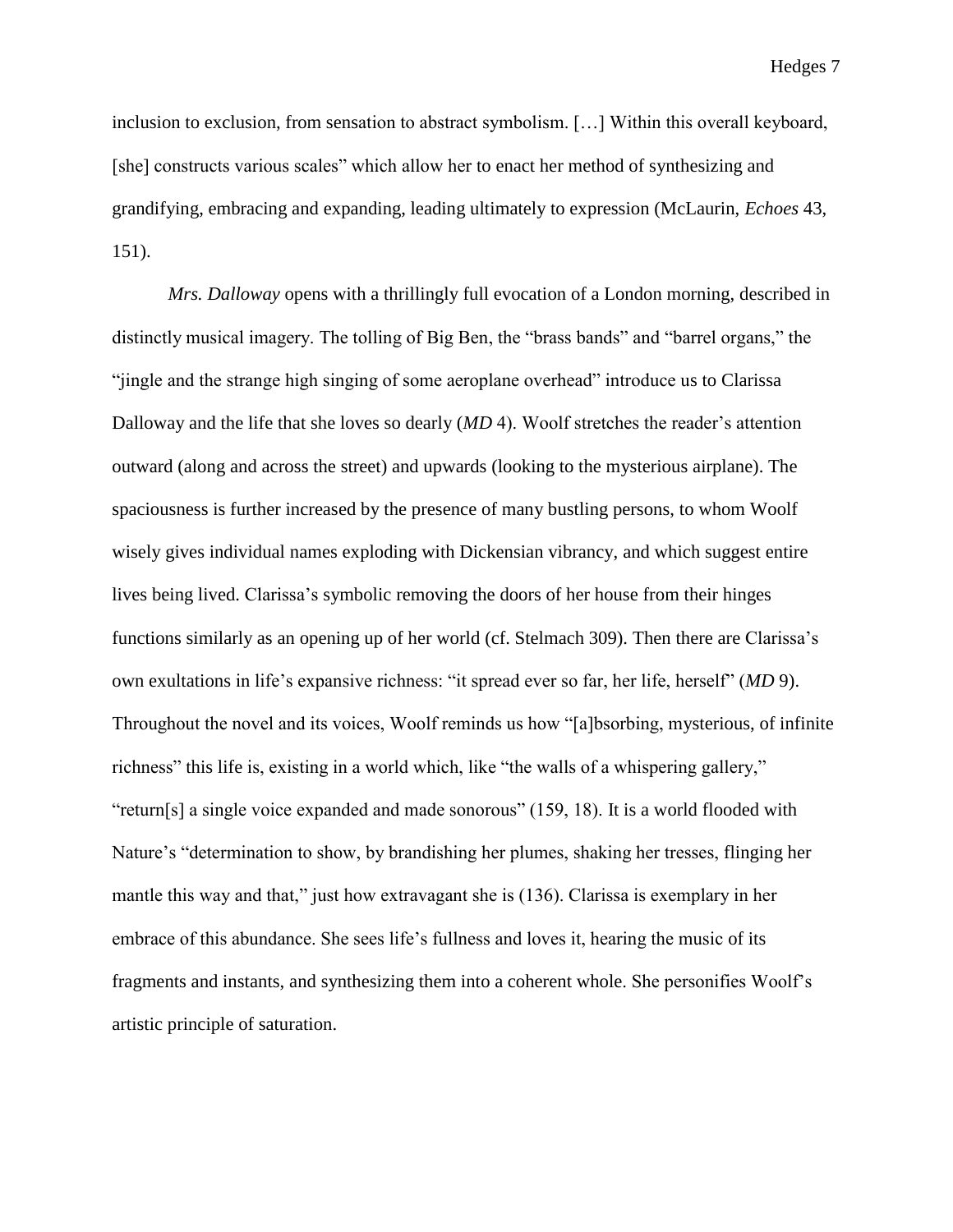Peter, on the other hand, falters in acknowledging life's abundance, due to his enormous self-absorption and his tendency to think of himself as "[o]nly one person in the world" (47). Largely oblivious to others except as "these miserable pigmies, these feeble, these ugly, these craven men and women," he disturbingly misreads Septimus and Rezia's "awful scene" and entirely misses the tragedy calling forth the ambulance at the end of the novel (56, 69, 147). However, while he fails in this aspect of Woolf's method (the embracing at which Clarissa excels), Peter surpasses Clarissa in the second aspect (expansion). While Clarissa is overwhelmed by thinking about the "dwindling of life" which she fears aging will inflict ("how little the margin [of life] that remained was capable any longer of stretching, of absorbing, as in the youthful years, the colours, salts, tones of existence, so that she filled the room she entered…"), Peter sees aging for what it is—the expanding of a life (29). Furthermore, he recognizes the "compensation of growing old": "the power of taking hold of experience, of turning it round, slowly, in the light," of enlarging it (77). In life, Peter realizes, one is "given a sharp, acute, uncomfortable grain," yet as time passes, it "flower[s] out, open[s], let[s] you [...] get the whole feel of it" (149). "Having done things millions of times enriched them," and this is "the power which the young lack" (159). "It increase[s]," Peter tells Sally Seton, "it [goes] on increasing"  $(189)$ .<sup>1</sup> Thus he and Clarissa mutually fulfill the embracing and expanding of Woolf's method.

Still, despite their complementary abilities for synthesizing and enlarging, both Clarissa and Peter hesitate over what to do with the sheer muchness of life. Clarissa notices in herself "an overwhelming incapacity" to deal with the prodigality of life, while Peter feels "as if the eye

 $\overline{a}$ 

<sup>&</sup>lt;sup>1</sup>Ultimately Clarissa too recognizes the expansive—as opposed to dwindling—properties of age: "For the young people could not talk. And why should they? Shout, embrace, swing, be up at dawn; carry sugar to ponies; kiss and caress the snouts of adorable chows; and then all tingling and streaming, plunge and swim. But the enormous resources of the English language, the power it bestows, after all, of communicating feelings (at their age, she and Peter would have been arguing all the evening), was not for them. They would solidify young" (173).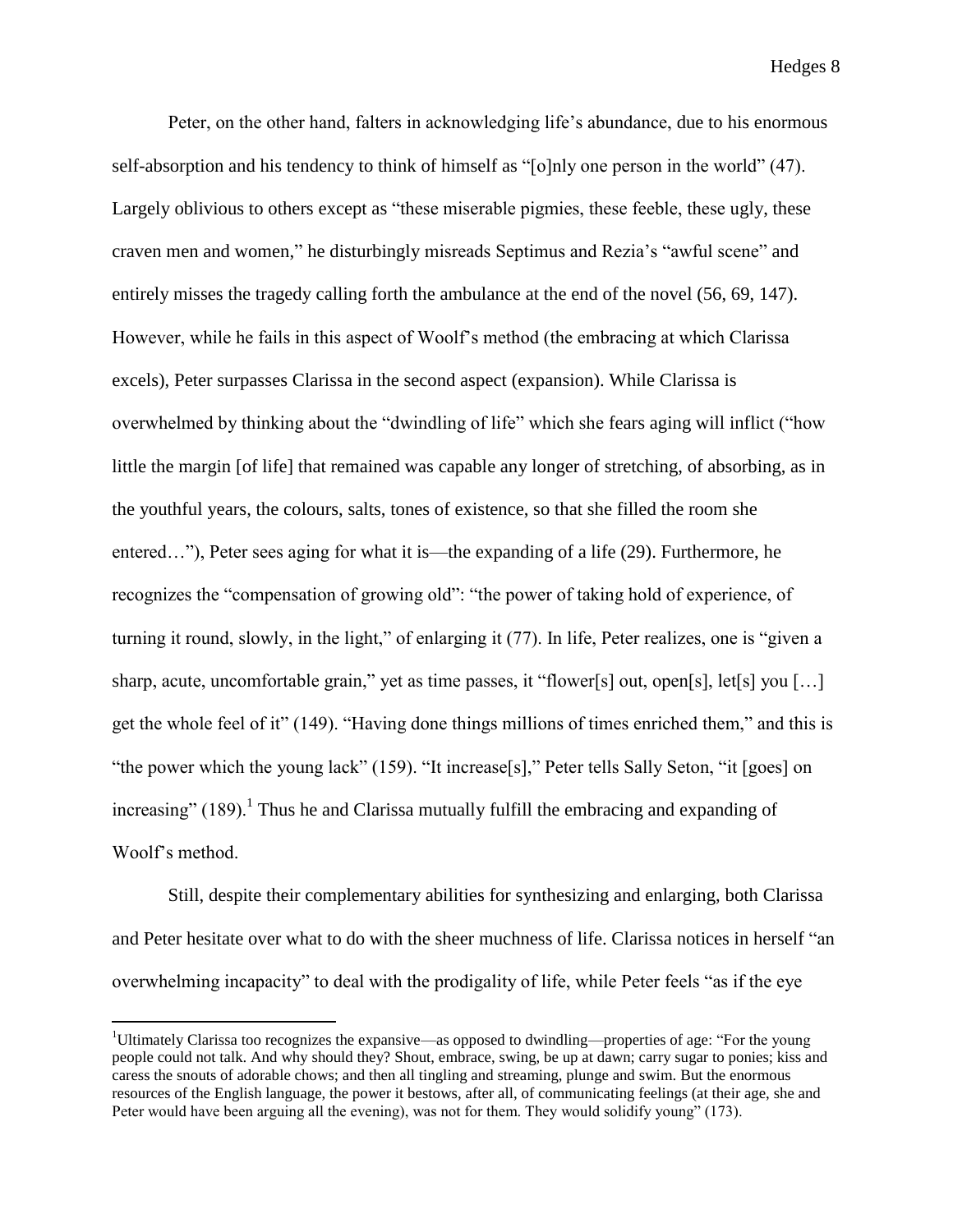were a cup that overflowed and let<sup>[s]</sup> the rest run down its china walls unrecorded" (180, 161). "Nothing could be slow enough; nothing last too long," thinks Clarissa (181), and Peter muses:

Life itself, every moment of it, every drop of it, here, this instant, now, in the sun, in Regent's Park, was enough. Too much indeed. A whole lifetime was too short to bring out, now that one had acquired the power, the full flavour; to extract every ounce of pleasure, every shade of meaning; (77)

Neither of them yet posses a way of *expressing* life's muchness. To see this final aspect of Woolf's method it is necessary to turn to Clarissa and Peter's narrative counterparts, Septimus and Rezia Warren.

While Woolf personifies in Clarissa and Peter the ideas of embracing and expansion, in Septimus and Rezia she explores how one might "enclose" (as she puts it) or express life's fullness. Septimus both saturates and enlarges what he sees (often combining it with and expanding it into the unreal), but his madness springs in part from not knowing how to express the muchness that he encounters. Just as Clarissa hears musical counterpoint in the London morning, Septimus hears the singing of the birds and trees  $(22, 24)$ , as well as the "anthem" made from the "old man playing a penny whistle," the motor horn, and other traffic, all "chim[ing] and chatter[ing] in queer harmony"  $(67)$ .<sup>2</sup> While Septimus has no trouble embracing it all, Rezia misses life's abundance even when she is looking for it. She pushes Septimus (per Dr. Holmes's instruction) to "notice real things," but stops short, asking herself, "But what was there to look at? A few sheep. That was all" (25). Her husband's writing surprises her, both by its beauty and its variety, but still "she hear[s] nothing" of the wholeness that he does (137). Like Clarissa and Peter, however, Rezia and Septimus find that combined they can do what neither alone is capable of: express extravagance. In their last moments together, Rezia worries that the

 $\overline{a}$ 

<sup>&</sup>lt;sup>2</sup> Woolf contrasts this with Dr. Holmes, Miss Kilman, and Mrs. Gorham, who only hear music that has been defined as such by the dictionary or the music hall. From this watered-down harmony they take a shallow sort of "comfort," but nothing more (cf. 88, 121, 131).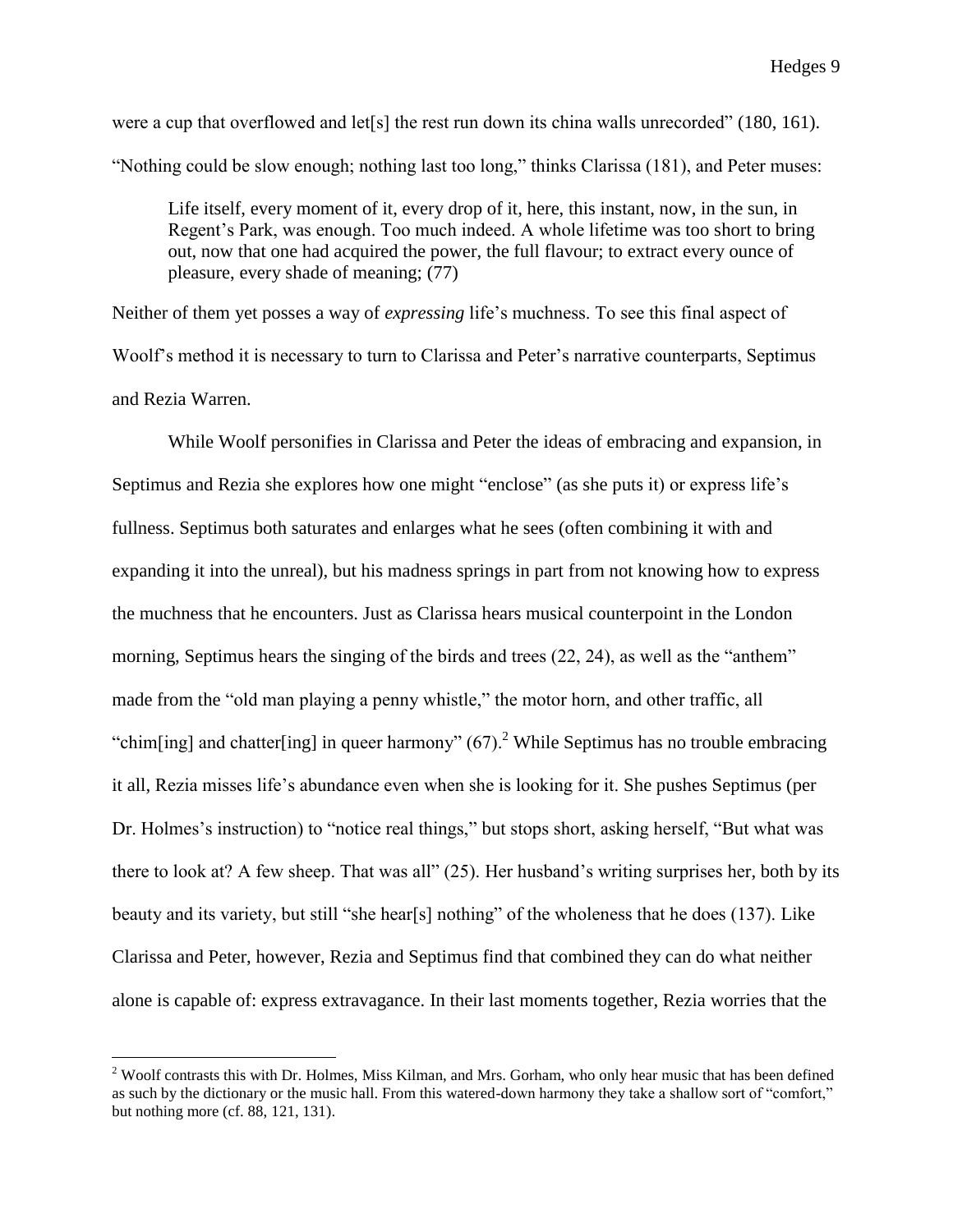hat she is making is "too small" (138). Septimus agrees (139), and together they begin to *add* to the hat, an activity which makes them both peculiarly happy. Septimus piles "odd colours together," and Rezia realizes "he has a wonderful eye, and often he was right, sometimes absurd, of course, but sometimes wonderfully right" (140). "Now it was finished—that is to say, the design; *she* must stitch it together" (emphasis added). Thus working together, Septimus (the seer of life's richness) and Rezia (the seamstress of it) find deep satisfaction in their creation: "Never had she felt so happy! Never in her life! [...] Never had he done anything which made him feel so proud. It was so real, it was so substantial" (140, 141). They have discovered the joy of expressing the enlarging and synthesizing force of love, which Clarissa has described earlier:

It was a sudden revelation, a tinge like a blush which one tried to check and then, as it spread, one yielded to its expansion, and rushed to the farthest verge and there quivered and felt the world come closer, swollen with some astonishing significance, some pressure of rapture, which split its thin skin and gushed and poured with an extraordinary alleviation over the cracks and sores! (31)

In fierce opposition to this enlarging and loving expression stands Sir William Bradshaw, the worshipper of "divine proportion" (97). McLaurin notes: "A strict 'sense of proportion' is the pre-eminent scientific [as opposed to artistic] virtue, for everything is given its exact quantitative weight" (McLaurin, *Echoes* 67). To "invoke proportion" not only means eschewing extravagance, but entails—in Dr. Bradshaw's estimation—silence, seclusion, and sterility (*MD* 97). Besides the hypocrisy of his "goddess" proportion ("men who made ten thousand a year and talked of proportion…"), Bradshaw's idea of "health" requires life to be "cramped, squeezed, pared, pruned, [drawn] back" (145, 98). This "[s]hredding and slicing, dividing and subdividing" confirms that Bradshaw's "proportion" does the exact opposite of expanding or synthesizing; rather, it shrinks and shatters (100). That Bradshaw "[sees] nothing clear" is no surprise, and neither is his inability to answer his patients when they protest: "But to us, […] life has given no such bounty" (145, 99).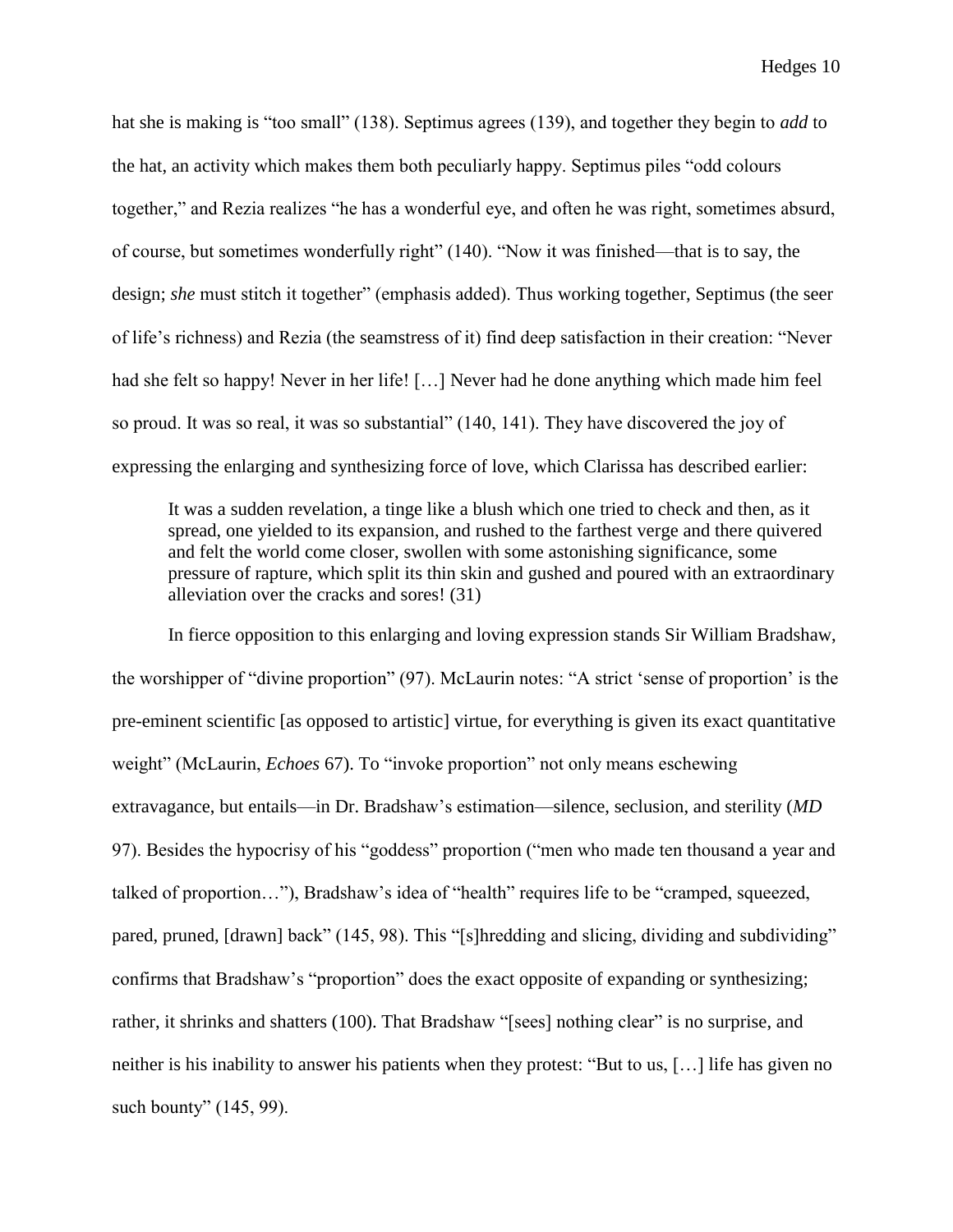Clarissa provides the antithesis to Bradshaw's deliberate diminishing of life's fullness.

She uniquely possesses "that gift […] to be; to exist; to sum it all up in the moment as she passed"

(169). She also feels keenly responsibility to enact this gift in a dutiful manner, to "pay back

from this secret deposit of exquisite moments" (29). This obligation haunts her in an obscure

childhood memory:

For she was a child, throwing bread to the ducks, between her parents, and at the same time a grown woman coming to her parents who stood by the lake, holding her life in her arms which, as she neared them, grew larger and larger in her arms, until it became a whole life, a complete life, which she put down by them and said, "This is what I have made of it! This!" And what had she made of it? What, indeed? (42)

Ultimately Clarissa answers this question through her parties, which she presents as "an offering" (118). They fulfill her desire "to combine, to create" the disparate lives with which she comes in contact (199). She thinks: "if only they could be brought together; so she did it." She recognizes this as her gift—in both the word's meanings—and is affirmed in it by others ("how generous to her friends Clarissa was!"), even if they sometimes doubt her parties (187). Profoundly connected to her synthesizing and making a saturated whole out of varying elements, her gifting or generous way of seeing allows Clarissa to enclose both the large and small. For instance, when she hears Big Ben chiming, she feels that "[g]igantic as it was, it had something to do with her," and yet also that "she must remember all sorts of little things besides" (124, 125). Stelmach makes the case that Clarissa provides a vivid depiction of Woolf herself as a generous artist. Just as Clarissa "enable[s] communal fellowship and a collective consciousness to arise from her extravagant expenditure," Woolf creates a work of art that proves "the concepts of excess [or enlarging] and integration [or embracing] are not incompatible […] in the midst of superfluous generosity [the expression]" (Stelmach 311, 309). Woolf and Clarissa both present an offering of life's extravagance through embracing, enlarging, and expressing the much that is there, and thus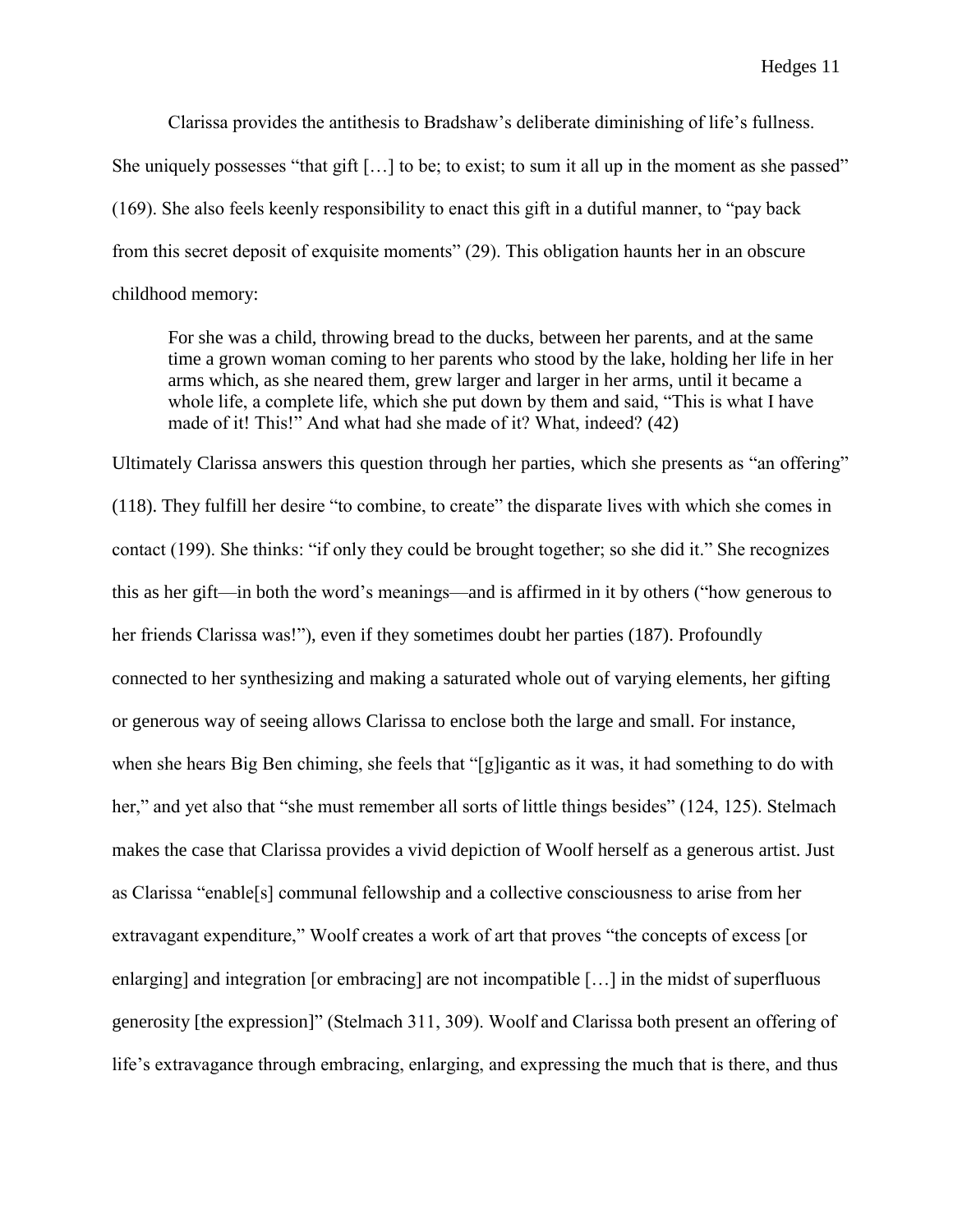"posit a supersaturated wholeness of experience, a genre incorporating life and art, both facts and inspiration" (Thompson 206). "[I]t was an offering; to combine; to create…"

"…but to whom?" (*MD* 119). This is the question that haunts not only Woolf and Clarissa, but also Septimus (66) and practically every other character in Woolf's novels. In the presence of such glorious fullness, almost all of them sense, as Clarissa does, "an emptiness about the heart of life, an attic room" (30). "Where there is nothing, Peter Walsh said to himself; feeling hollowed out, utterly empty within"  $(48)$ .<sup>3</sup> While this hollowness undoubtedly finds its roots in Woolf's debilitating struggles with depression—"Where there is nothing" became her phrase describing depression throughout her diary (cf. Rubenstein, "Negation" 38)—it also seems resultant of the one area of her life (both as a person and a writer) where she was unwilling to embrace or express fullness: religious faith. Her consistent refusal of the possibility of muchness in spiritual belief or the ultimate extravagance of a belief in God not only contradicts her otherwise life-encompassing philosophy, but also mars her work aesthetically, as seen in the sadly—and conspicuously—one-dimensional representations of people of faith in her work. Woolf never came to the conclusion of her contemporary Evelyn Waugh, who determined that in order to "represent man *more fully*," he must write about "man in his relation to God" even at the expense of making his writing "unpopular" (qtd. McCartney 97, emphasis added). Though this is not the place for biographical speculation, the deep vein of anger towards Christianity that runs throughout Woolf's life and work seems as tragic and awful in her aesthetic disavowal of life's fullness as in her suicide. That she once thrilled with Clarissa in the extravagance of existence, seeking to enlarge and embrace and express all of it, only makes the emptiness of her disbelief and the hopelessness of her passing all the more heart-rending.

 $\overline{a}$ 

<sup>3</sup> Lily Briscoe in *To the Lighthouse* also comments on "a centre of complete emptiness" (*SW* 371), and Woolf in her essay on the painter Sickert speaks of "a silence at the heart of art" (qtd. McLaurin, *Echoes* 89).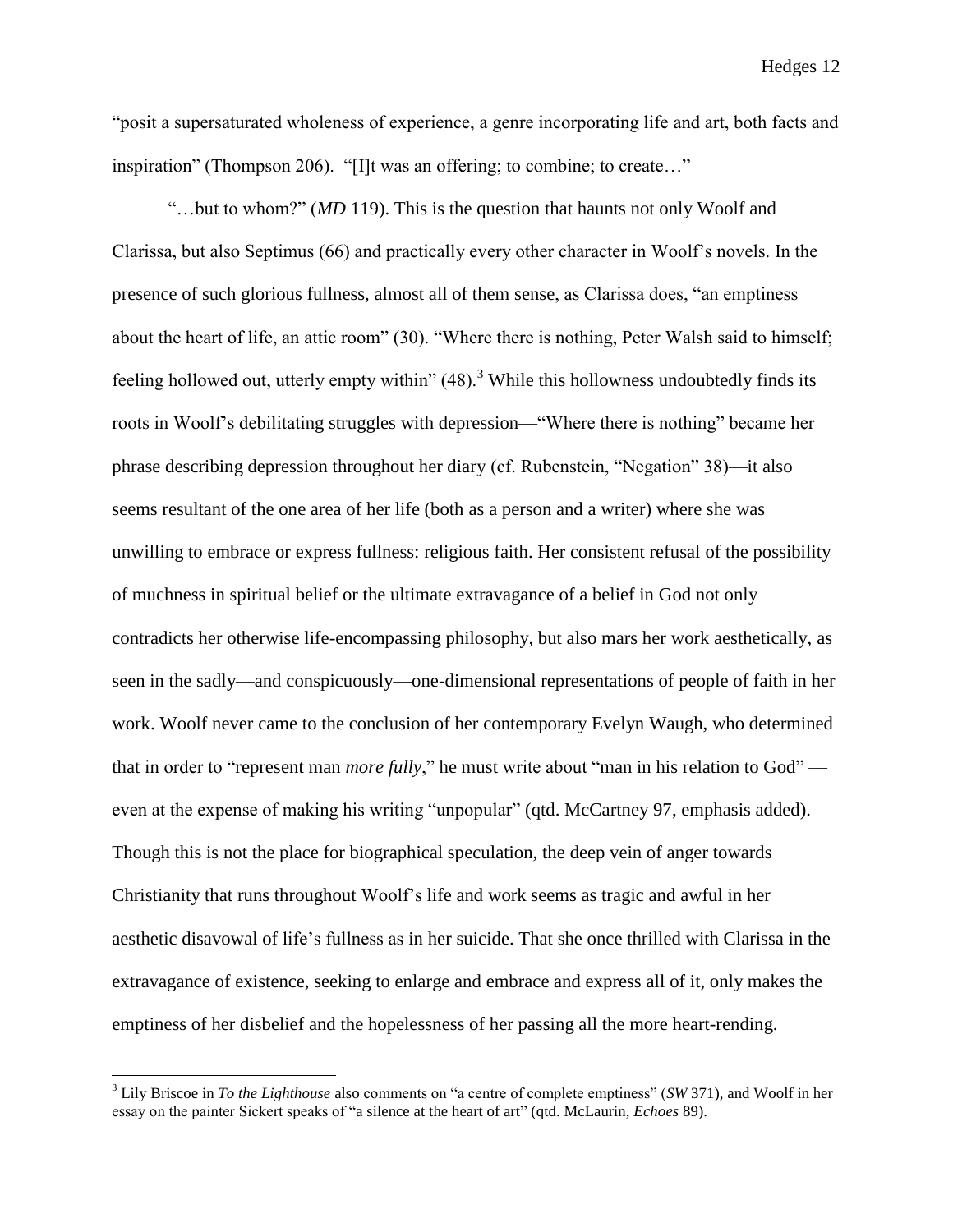### Works Cited

- Jackson, Tony E. *The Subject of Modernism: Narrative Alterations in the Fiction of Eliot, Conrad, Woolf, and Joyce*. Ann Arbor: U of Michigan, 1994. Print.
- James, William. *Pragmatism: A New Name for Some Old Ways of Thinking*. Rockville, MD: Arc Manor, 2008. Print.
- McCartney, George. *Evelyn Waugh and the Modernist Tradition*. New Brunswick, NJ: Transaction, 2004. Print.
- McLaurin, Allen. "Virginia Woolf and Unanimism." *Journal of Modern Literature* 9.1 (1981): 115-22. *JSTOR*. Web. 14 Dec. 2014.
- ---------. *Virginia Woolf: The Echoes Enslaved*. Cambridge: Cambridge UP, 1973. Print.
- Rubenstein, Roberta. "'I Meant Nothing by the Lighthouse': Virginia Woolf's Poetics of Negation." *Journal of Modern Literature* 31.4 (2008): 36-53. *JSTOR*. Web. 14 Dec. 2014.
- ---------. "Virginia Woolf and the Russian Point of View." *Comparative Literature Studies* 9.2 (1972): 196-206. *JSTOR*. Web. 14 Dec. 2014.
- ---------. *Virginia Woolf and the Russian Point of View*. New York: Palgrave Macmillan, 2009. Print.
- Schleifer, Ronald. *Modernism and Time: The Logic of Abundance in Literature, Science, and Culture, 1880-1930*. Cambridge: Cambridge UP, 2009. Print.
- Sim, Lorraine. *Virginia Woolf: The Patterns of Ordinary Experience*. Farnham, Surrey: Ashgate, 2010. Print.
- Stelmach, Kathryn. "From Text to Tableau: Ekphrastic Enchantment in *Mrs. Dalloway* and *To the Lighthouse*." *Studies in the Novel* 38.3 (2006): 304-26. *JSTOR*. Web. 14 Dec. 2014.
- Thompson, Trina. "Sounding the Past: The Music in *Between the Acts*." *Virginia Woolf & Music*. Ed. Adrianna Varga. Bloomington: Indiana UP, 2014. 205-26. Print.
- Wood, James. *The Broken Estate: Essays on Literature and Belief*. New York: Modern Library, 2000. Print.
- Wood, Lorraine W. "The Language of Music: Paradigms of Performance in Dante Gabriel Rossetti, Vernon Lee, James Joyce, and Virginia Woolf." Diss. U of Utah, 2009. Print.
- Woolf, Virginia. *A Room of One's Own, and Other Essays*. Ed. Hermione Lee. London: Folio Society, 2000. Print.
- ---------. *A Writer's Diary, Being Extracts from the Diary of Virginia Woolf*. Ed. Leonard Woolf. New York: Harcourt Brace Jovanovich, 1973. Print.